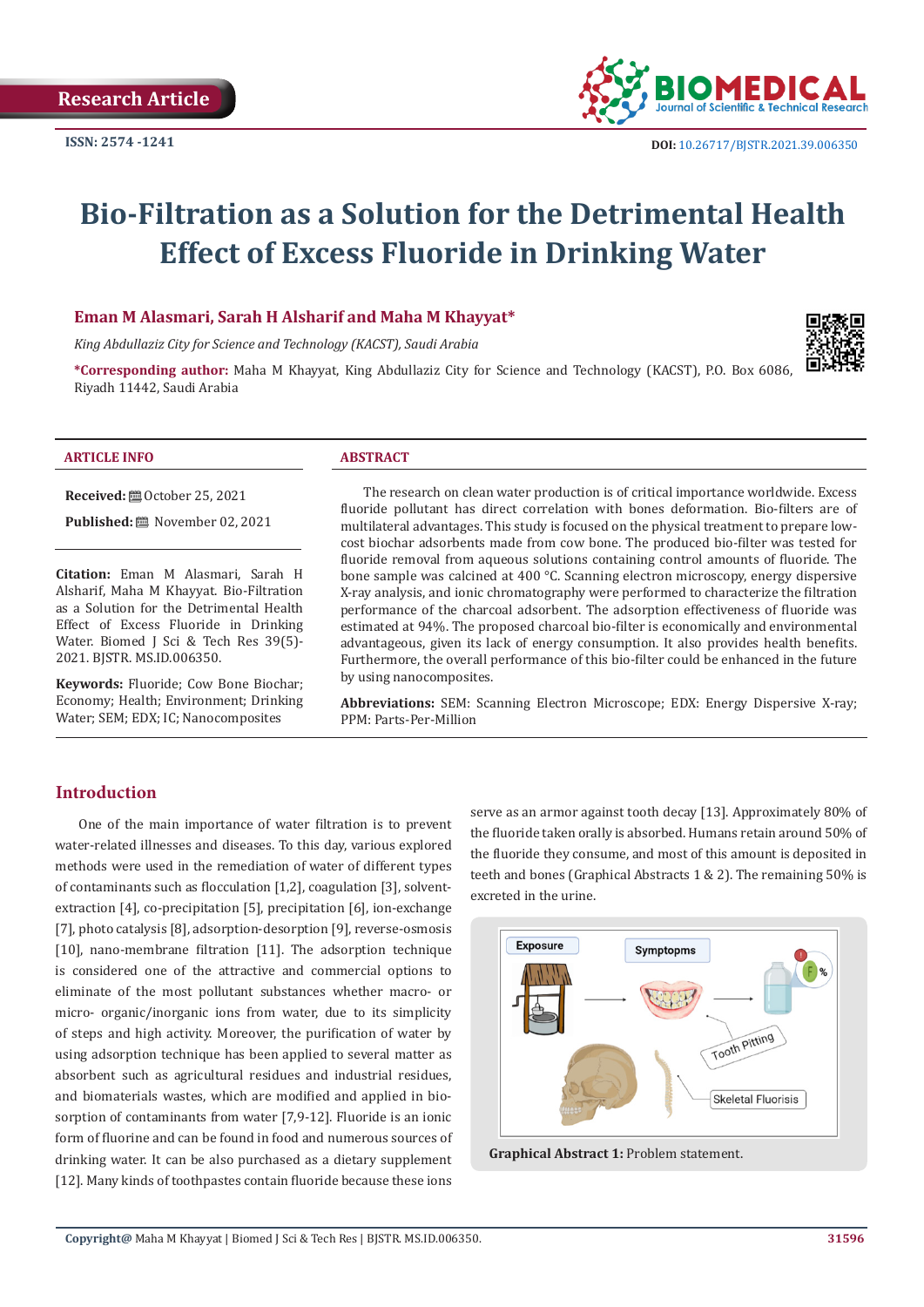

However, young children can retain an especially high percentage of the consumed fluoride, because their bones and teeth absorb more fluoride than those of adults [14]. The principle and mechanism of pollutants removal by adsorption technology from different types of water based on forms layer of condensate pollutants (called adsorbate) which is migrated from aqueous solution to the surface of solid (called adsorbent) as either in the form of liquid-solid interface [11,15]. Excess fluoride is harmful to human health. Groundwater wells worldwide have been reported to contain water with fluoride concentrations exceeding the acceptable level of 1.5 mg/L. This fact was attributed to local ground stones exhibiting high percentages of fluoride in their composition [14]. Excessive fluoride consumption can lead to several health issues, such as skeletal fluorosis, a disorder marked by bone and joint pain as well as joint tenderness. The overconsumption of

| <b>Table 1:</b> Bone charcoal use based on the literature review. |  |
|-------------------------------------------------------------------|--|
|-------------------------------------------------------------------|--|

fluoride during the formative years of tooth enamel can also lead to dental fluorosis, which leads to tooth discoloration, and/or tooth pitting [15]. Many researchers have attempted to develop water filtration strategies to lower the levels of fluoride or metals that contaminate water [16]. Biomaterials have shown great promise in water filtration because of their environmentally favorable properties, high filtering efficiency, and low cost [17].

Charcoal, which may be manufactured from a variety of biomaterials, is one of the most commonly used bio-filters. Water contaminated with heavy metals can be treated using different processes, which include ion exchange, precipitation, reverse osmosis, catalysis, coagulation, and adsorption [18,19]. Heavy metal adsorption is dependent on the nature of the adsorbents, which can be composed of natural or man-made mate-rials including clay [10], sludge [11], industrial waste, activated carbon, and plants [12]. Bone char is an adsorbent made up of 90% calcium phosphate and 10% carbon. It can be created using one of the two methods: treatment with chemicals and physical treatment leading to carbonization of bones [20,21]. Cow bone char is com-monly used to purify water contaminated with heavy metals, as shown in (Table 1). The aim of the current study was to produce a lowcost, effective, and environmentally friendly biochar adsorbent from cow bone through physical activation (carbonization), and subsequently use it to remove fluoride from the polluted water [22]. Furthermore, it was also proposed to enhance this bio-filter by adding nanocomposites. Nanocomposites have very high surfaceto-volume ratios, which makes them ideal components for the adsorption process [23,24].

| <b>Material</b> | <b>Observations</b>                                                           | <b>Benefits</b>                                                                                                                            | Ref    |
|-----------------|-------------------------------------------------------------------------------|--------------------------------------------------------------------------------------------------------------------------------------------|--------|
| Fish bone       | Testing the effect of charring temperature on<br>fluoride removal capacity    | The ability to effectively re-move fluoride without<br>water discoloration at 500°C                                                        | [23]   |
| Cow bone        | Its use at some temperatures can cause the water<br>to become colored         | The ability to remove both fluoride and arsenic from<br>water                                                                              | [23]   |
| Cow bone        | The bones were dried for 72 hours at 110°C and<br>calcined at $400^{\circ}$ C | The ability to filter out tannery effluents from water                                                                                     | [24]   |
| Cow bone        | The bones were calcined at 700°C and 800°C and<br>washed in HCl solution      | Presenting a contrast between theoretical and practical<br>results using Langmuir and Freundlich models to<br>predict fluoride ad-sorption | $[25]$ |

# **Experiments**

Cow bones were collected and processed by rinsing them several times with hot water to remove residual muscles and other joint tissues. Then the bones were allowed to dry in the open air. The dried bones were calcined in a furnace for 1 h at 400°C. The resultant charcoal adsorbent was crushed using a gate mortar and stabilized for further testing. It can be stated that the filters were produced with little to no expenses. A stock solution of CaF<sub>2</sub> with a 100-ppm concentration of fluoride was prepared to test its adsorption in the cow bone sample. First, 1 g of charcoal was added to the 100 mL solution in a separate beaker, which was then placed in a shaker operated at room temperature and a  $251$  min<sup>-1</sup> frequency for 5 h. Next, on the same day, the solution containing cow bone charcoal was filtered from impurities and charcoal leftovers using filter paper to prepare a sample for ionic chromatography (IC) [25]. IC was utilized for determining the concentrations of calcium and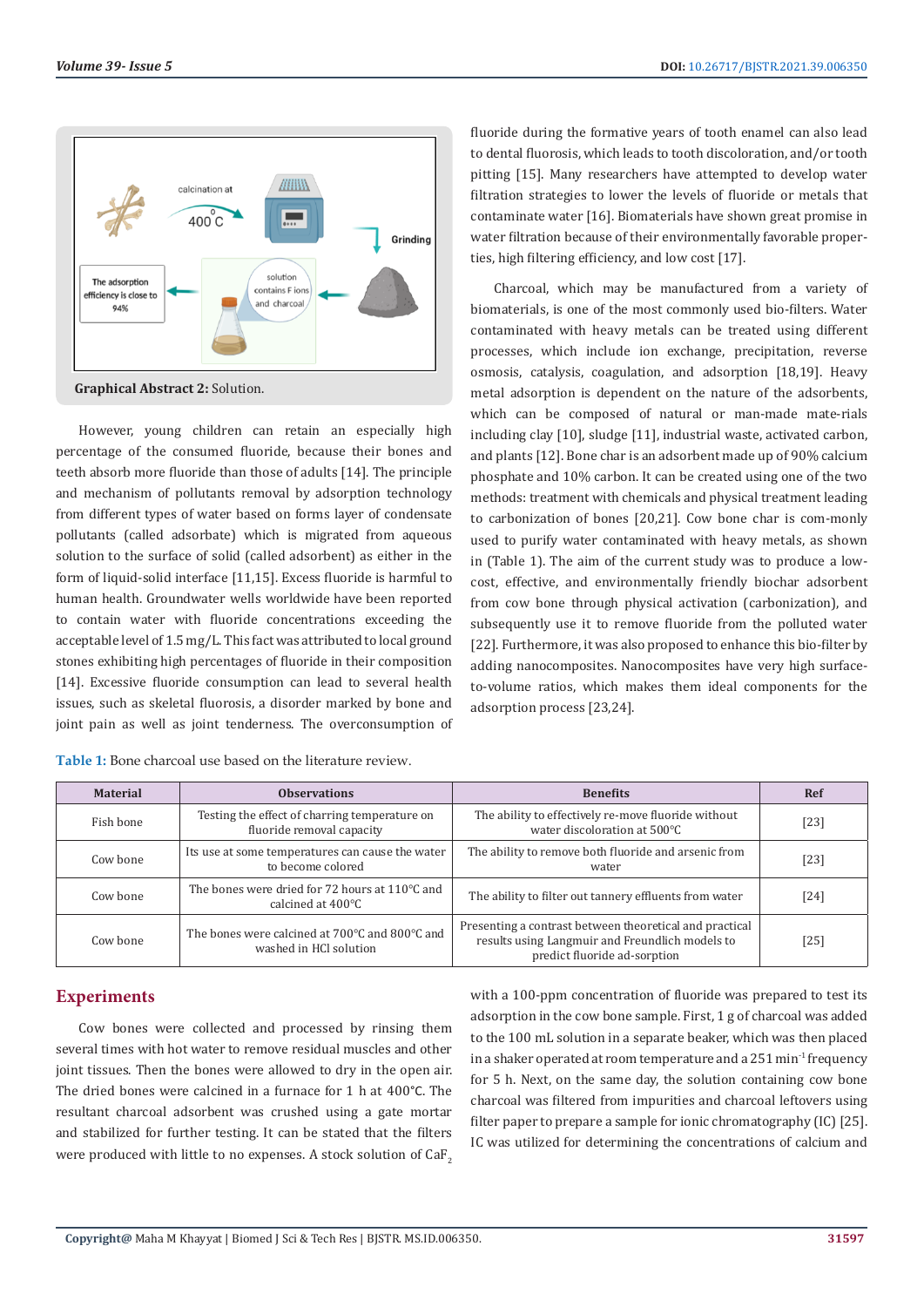fluoride ions in the prepared  $\operatorname{CaF}_{2}$  solution. Ion chromatographs can measure concentrations of important anions such as fluoride, chloride, nitrate, nitrite, and sulfate, as well as major cations such as lithium, sodium, ammonium, potassium, calcium, and magnesium in the parts-per-million (ppm) range. Ion chromatography can also be used to determine the concentrations of organic acid [26].

The surface structure of cow bone charcoal was studied by using a scanning electron microscope (SEM) (Model: JSM-7100F) at 10000 × magnification [27]. In conjunction with SEM, the energy dispersive X-ray (EDX) analysis technique was used to perform the elemental analysis and chemical characterization of the material. EDX utilizes an electron beam that strikes the surface of a conducting sample (placed under SEM) to determine its elemental content [28].

#### **Results and Discussion**

The SEM micrographs of the cow bone biochar explained the sample morphology by analyzing the microstructure of the bone powder, as shown in (Figure 1a). The corresponding EDX graph is presented in (Figure 1b). A close look at (Figure 1a) reveals cracks and irregular surfaces, as expected after grinding, where Vickers hardness can be determined (it is planned to be measured in the upcoming study). Furthermore, SEM micrographs showed that the studied samples had several heterogeneous porous layers, which represent a key feature relevant for fluoride adsorption. The pores appeared to be localized symmetrically in certain regions in the grooves on the surface of the bone. The sample composition revealed by EDX results was as follows:  $0_{2}$ , 39.6 wt%; Ca, 33.9 wt%; C, 12.8 wt%; P, 12.8 wt%; Na and Mg, 0.9 wt%.



**Figure 1:** (a) Scanning electron microscope (SEM) micrograph of the cow bone charcoal shows several groups of symmetrically distributed pores. (b) The corresponding energy dispersive X-ray (EDX) graph of the bone constituents.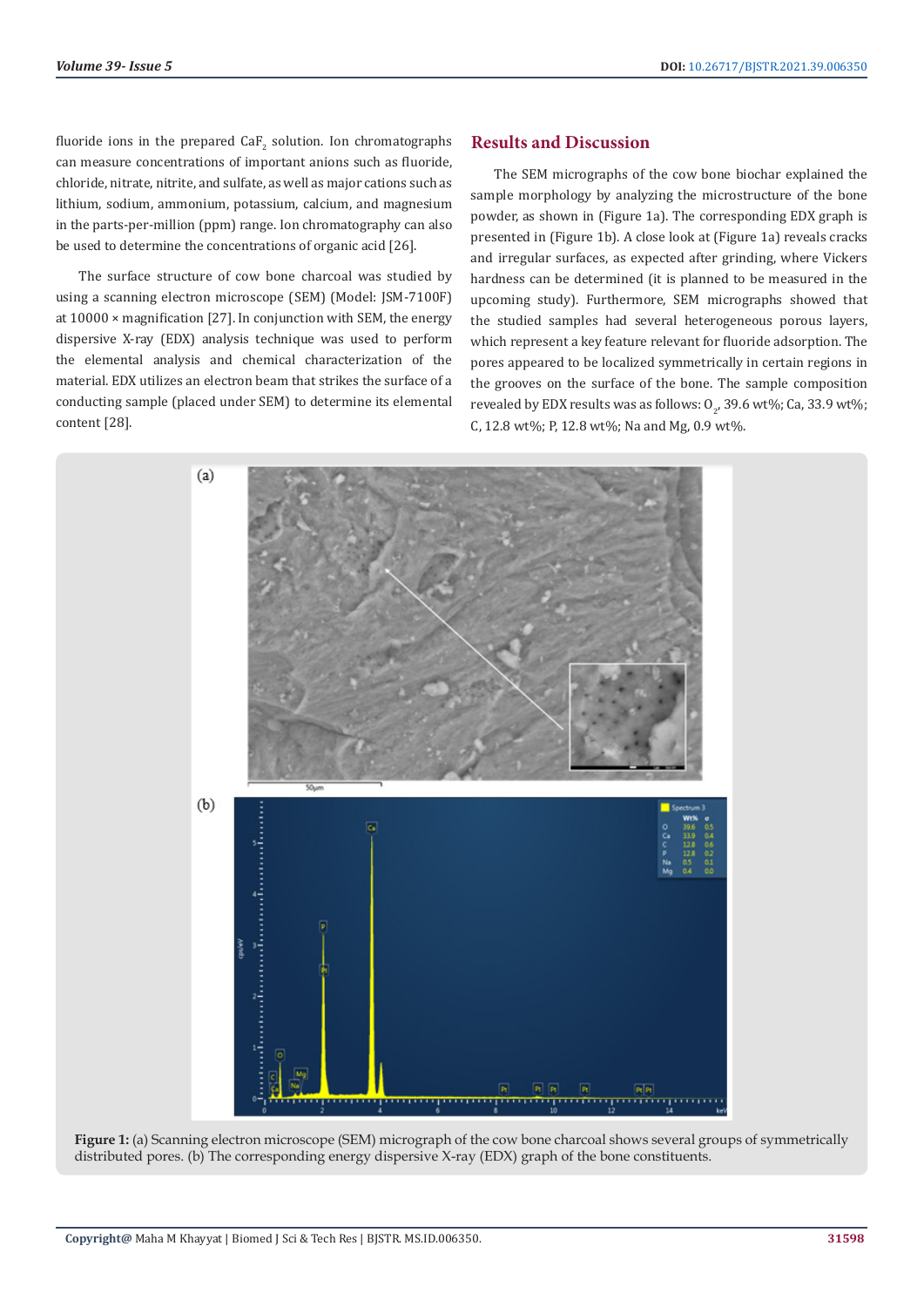The surface morphology of the cow bone is particularly distinctive in terms of the hard appearance and the distribution of pores, which are of critical importance in filtering large species from water (Figure 2). Hence, the surface geometry and the source of adsorbent provided different types of active sites onto surface of adsorbent [29-35] (Table 2).



**Figure 2:** (a) SEM micrograph of cow bone charcoal shows symmetrically distributed pores on the surface (red arrows) with diameters in the range of several hundred nanometers, as shown in (b).

**Table 2:** The effect of bio-filtration with cow bone charcoal on fluoride removal.

| Sample size $(\mu m)$ | Concentration of fluoride (ppm) | <b>Concentration of fluoride after</b><br>the experiment (ppm) | <b>Adsorbate</b> % |
|-----------------------|---------------------------------|----------------------------------------------------------------|--------------------|
|                       | 100                             |                                                                | 93.6               |

# **Conclusion**

The examined cow bone charcoal filter achieved maximal fluoride adsorption of 93.6%, which can be attributed to its porous nature. The prepared bio-filter has a very high adsorption capacity and is energy-efficient as it works at room temperature and does not require energy consumption. It means that using cow bone charcoal is a cost-effective filtration technique that should be further investigated to optimize the performance of nanocomposites and to set up measures for its widespread manufacturing.

# **Supplementary Materials**

N/A.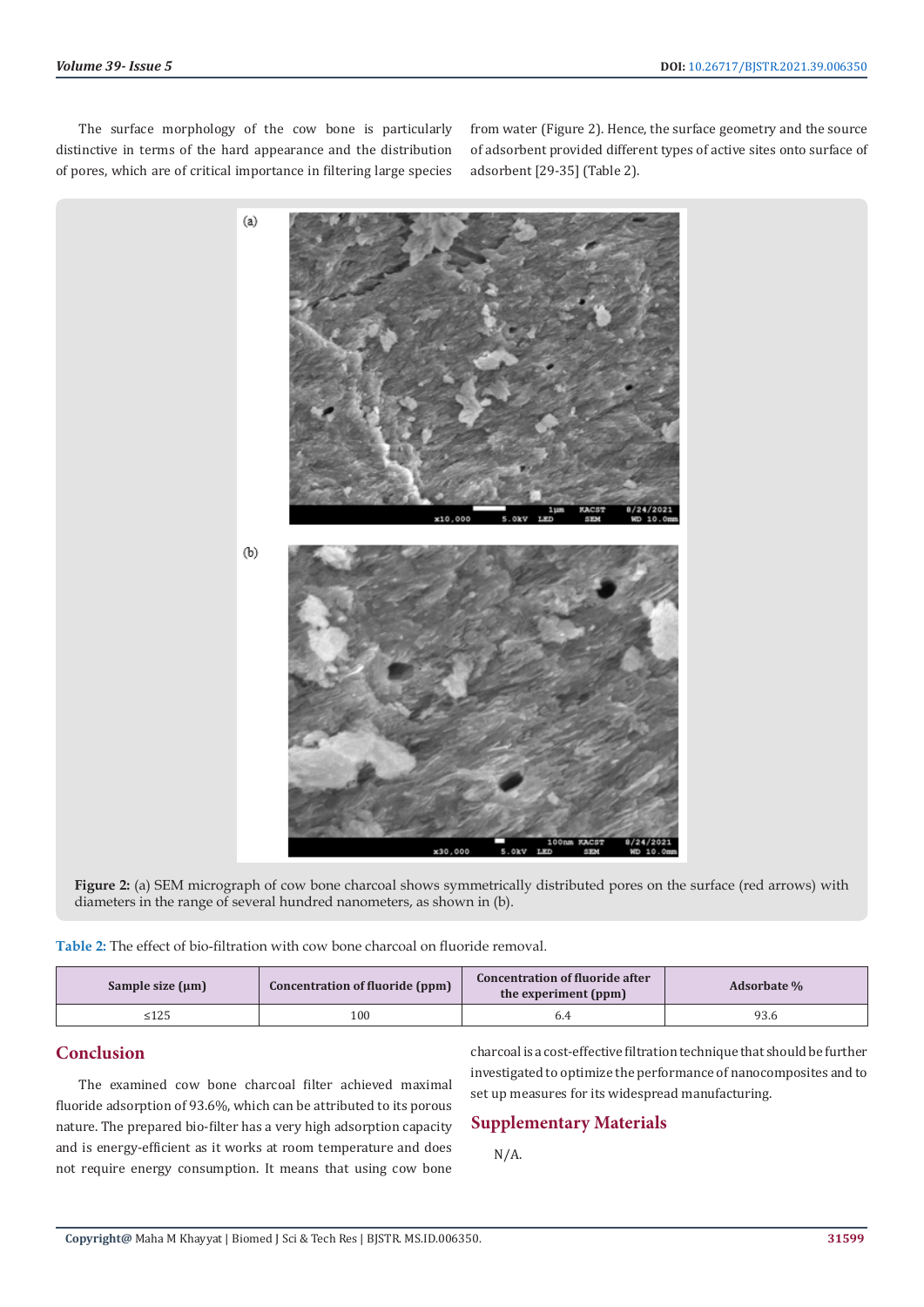# **Author's Contribution**

Alasmari, E, M, carried out experiments and engaged in various article-related tasks. Alsharif, S. H. performed the experimental measure-ments. Khayyat, M. M. designed the experiments and prepared the final version of the manuscript.

#### **Funding**

This work was performed as part of the joint program of KACST and Mohiba ITHRAA 2021.

#### **Data Availability Statement**

The obtained results have been presented in the cur-rent article, and any further details can be provided upon request made to the cor-responding author.

# **Acknowledgment**

The authors would like to thank Dr. Saeed M. Alshehri, the director of MSRI, KACST, for his kind support throughout the project.

# **Conflicts of Interest**

The authors declare that the research was conducted in the absence of any commercial or financial relationships that could be construed as a potential conflict of interest.

#### **References**

- 1. [Chaudhry F, M Malik \(2017\) Factors affecting water pollution: A review.](https://www.omicsonline.org/open-access/factors-affecting-water-pollution-a-review-2157-7625-1000225.php?aid=87940)  [J Ecosyst Ecography 7\(225\): 1-3.](https://www.omicsonline.org/open-access/factors-affecting-water-pollution-a-review-2157-7625-1000225.php?aid=87940)
- 2. Lapointe M (2020) Understanding and Improving Microplastic Removal during Water Treatment: Impact of Coagulation and Flocculation. Environmental Science & Technology 54(14): 8719-8727.
- 3. Sillanpää [M \(2018\) Removal of natural organic matter in drinking water](https://www.sciencedirect.com/science/article/abs/pii/S0045653517315382)  [treatment by coagulation: A comprehensive review. Chemosphere 190:](https://www.sciencedirect.com/science/article/abs/pii/S0045653517315382)  [54-71.](https://www.sciencedirect.com/science/article/abs/pii/S0045653517315382)
- 4. [Ren X, Xinhe Zhao, Fran](https://microbialcellfactories.biomedcentral.com/articles/10.1186/s12934-017-0633-9)çois Turcotte, Jean-Sébastien Deschênes, Réjean [Tremblay, et al. \(2017\) Current lipid extraction methods are significantly](https://microbialcellfactories.biomedcentral.com/articles/10.1186/s12934-017-0633-9)  [enhanced adding a water treatment step in Chlorella protothecoides.](https://microbialcellfactories.biomedcentral.com/articles/10.1186/s12934-017-0633-9)  [Microbial cell factories 16\(1\): 1-13.](https://microbialcellfactories.biomedcentral.com/articles/10.1186/s12934-017-0633-9)
- 5. [Shabani N \(2021\) Potential Application of Iron Oxide Nanoparticles](https://link.springer.com/article/10.1007/s42461-020-00338-y)  [Synthesized by Co-Precipitation Technology as a Coagulant for Water](https://link.springer.com/article/10.1007/s42461-020-00338-y)  [Treatment in Settling Tanks. Mining, Metallurgy & Exploration 38\(1\):](https://link.springer.com/article/10.1007/s42461-020-00338-y)  [269-276.](https://link.springer.com/article/10.1007/s42461-020-00338-y)
- 6. [Kalaitzidou K, A Zouboulis, M Mitrakas \(2020\) Cost evaluation for Se](https://www.sciencedirect.com/science/article/abs/pii/S2213343720305583)  [\(IV\) removal, by applying common drinking water treatment processes:](https://www.sciencedirect.com/science/article/abs/pii/S2213343720305583)  [Coagulation/precipitation or adsorption. Journal of Envi-ronmental](https://www.sciencedirect.com/science/article/abs/pii/S2213343720305583)  [Chemical Engineering 8\(5\): 104209.](https://www.sciencedirect.com/science/article/abs/pii/S2213343720305583)
- 7. Levchuk I, JJR Màrquez, M Sillanpää [\(2018\) Removal of natural organic](https://www.sciencedirect.com/science/article/abs/pii/S0045653517316867)  [matter \(NOM\) from water by ion exchange–a review. Chemosphere 192:](https://www.sciencedirect.com/science/article/abs/pii/S0045653517316867)  [90-104.](https://www.sciencedirect.com/science/article/abs/pii/S0045653517316867)
- 8. [Ahmed SN, W Haider \(2018\) Heterogeneous photocatalysis and its](https://pubmed.ncbi.nlm.nih.gov/29786601/)  [potential applications in water and wastewater treatment: A review.](https://pubmed.ncbi.nlm.nih.gov/29786601/)  [Nanotechnology 29\(34\): 342001.](https://pubmed.ncbi.nlm.nih.gov/29786601/)
- 9. [Al-Shehri BM \(2019\) A review: The utilization of mesoporous materials](https://iopscience.iop.org/article/10.1088/2053-1591/ab52af/meta)  [in wastewater treatment. Materials Research Express 6\(12\): 122002.](https://iopscience.iop.org/article/10.1088/2053-1591/ab52af/meta)
- 10. [Malaeb L, GM Ayoub \(2011\) Reverse osmosis technology for water](https://www.sciencedirect.com/science/article/abs/pii/S0011916410006351)  [treatment: State of the art review. Desalination 267\(1\): 1-8.](https://www.sciencedirect.com/science/article/abs/pii/S0011916410006351)
- 11. [Rashidi HR, N Meriam Nik Sulaiman, N Awanis Hashim, C Rosmani](https://www.tandfonline.com/doi/abs/10.1080/19443994.2014.912964) [Che Hassan, M Redzuan Ramli, et al. \(2015\) Synthetic reactive dye](https://www.tandfonline.com/doi/abs/10.1080/19443994.2014.912964) [wastewater treatment by using nano-membrane filtration. Desalination](https://www.tandfonline.com/doi/abs/10.1080/19443994.2014.912964) [and Water Treatment 55\(1\): 86-95.](https://www.tandfonline.com/doi/abs/10.1080/19443994.2014.912964)
- 12. [Brindha KL, Elango L \(2011\) Fluoride in groundwater: Causes,](https://www.researchgate.net/publication/220000345_Fluoride_in_Groundwater_Causes_Implications_and_Mitigation_Measures) [implications and mitigation measures. Fluoride Prop Appl Environ](https://www.researchgate.net/publication/220000345_Fluoride_in_Groundwater_Causes_Implications_and_Mitigation_Measures) [Manag, pp. 113-136.](https://www.researchgate.net/publication/220000345_Fluoride_in_Groundwater_Causes_Implications_and_Mitigation_Measures)
- 13. [Armour B, Swanson M, Waldman H, Perlman S \(2008\) A profile of](https://pubmed.ncbi.nlm.nih.gov/18348482/) [state-level differences in the oral health of people with and without](https://pubmed.ncbi.nlm.nih.gov/18348482/) [disabilities, in the U.S., in 2004. Public Health Rep 123\(1\): 67-75.](https://pubmed.ncbi.nlm.nih.gov/18348482/)
- 14. [O'mullane D, RJ Baez, S Jones, MA Lennon, PE Petersen, et al. \(2016\)](https://www.who.int/oral_health/publications/2016_fluoride_oral_health.pdf) [Fluoride and Oral Health Sections. Community Dent. Health 33\(2015\):](https://www.who.int/oral_health/publications/2016_fluoride_oral_health.pdf) [69-99.](https://www.who.int/oral_health/publications/2016_fluoride_oral_health.pdf)
- 15. [Kim H \(1999\) Electrical, optical, and structural properties of indium-tin](https://aip.scitation.org/doi/abs/10.1063/1.371708)[oxide thin films for organic light-emitting devices. J Appl Phys 86\(11\).](https://aip.scitation.org/doi/abs/10.1063/1.371708)
- 16. Aoba T, Fejerskov O (2002) Defluoridation of water. 13(2): 155-170.
- 17. [Yadav K, Sandeep Kumar, Quoc Bao Pham, Neha Gupta, Shahabaldin](https://www.sciencedirect.com/science/article/abs/pii/S0147651319306839) [Rezania, et al. \(2019\) Fluoride contamination, health problems and](https://www.sciencedirect.com/science/article/abs/pii/S0147651319306839) [remediation methods in Asian ground water: A comprehensive review.](https://www.sciencedirect.com/science/article/abs/pii/S0147651319306839) [Ecotoxicol Environ Saf 182: 109362.](https://www.sciencedirect.com/science/article/abs/pii/S0147651319306839)
- 18. [Minamisawa M \(2004\) Adsorption behavior of heavy metals on](https://www.researchgate.net/publication/8342357_Adsorption_Behavior_of_Heavy_Metals_on_Biomaterials) [biomaterials. Journal of agricultural and food chemistry 52\(18\): 5606-](https://www.researchgate.net/publication/8342357_Adsorption_Behavior_of_Heavy_Metals_on_Biomaterials) [5611.](https://www.researchgate.net/publication/8342357_Adsorption_Behavior_of_Heavy_Metals_on_Biomaterials)
- 19. [Gupta SS, KG Bhattacharyya \(2011\) Kinetics of adsorption of metal](https://www.sciencedirect.com/science/article/abs/pii/S0001868611000030) [ions on inorganic materials: A review. Advances in colloid and interface](https://www.sciencedirect.com/science/article/abs/pii/S0001868611000030) [science 162\(1-2\): 39-58.](https://www.sciencedirect.com/science/article/abs/pii/S0001868611000030)
- 20. [Brima E, Haris P \(2015\) Arsenic Removal from Drinking Water using](https://www.researchgate.net/publication/264159455_Arsenic_Removal_from_Drinking_Water_using_Different_Biomaterials_and_Evaluation_of_a_Phytotechnology_Based_Filter) [Different Biomaterials and Eval-uation of a Phytotechnology Based](https://www.researchgate.net/publication/264159455_Arsenic_Removal_from_Drinking_Water_using_Different_Biomaterials_and_Evaluation_of_a_Phytotechnology_Based_Filter) [Filter. Int Res J Environ Sci 3: 39-44.](https://www.researchgate.net/publication/264159455_Arsenic_Removal_from_Drinking_Water_using_Different_Biomaterials_and_Evaluation_of_a_Phytotechnology_Based_Filter)
- 21. [Gunatilake S \(2015\) Methods of Removing Heavy Metals from Industrial](https://www.researchgate.net/publication/287818349_Methods_of_Removing_Heavy_Metals_from_Industrial_Wastewater) [Wastewater. 1\(1\): 12-18.](https://www.researchgate.net/publication/287818349_Methods_of_Removing_Heavy_Metals_from_Industrial_Wastewater)
- 22. [Arora R \(2019\) Adsorption of heavy metals-a review. Mater Today Proc](https://www.sciencedirect.com/science/article/pii/S221478531932646X) [18\(1\): 4745-4750.](https://www.sciencedirect.com/science/article/pii/S221478531932646X)
- 23. [Guerra D, Silva R, Mello I \(2013\) Adsorption of mercury from aqueous](https://www.cabdirect.org/cabdirect/abstract/20133168971) [solution by nontronite, As-pergillus niger, and hybrid material. Water](https://www.cabdirect.org/cabdirect/abstract/20133168971) [Qual Res J Canada 48\(2\): 155-170.](https://www.cabdirect.org/cabdirect/abstract/20133168971)
- 24. Villabona Ortí[z A, Tejada Tovar C, R Ortega Toro \(2020\) Modelling of the](http://rmiq.org/ojs311/index.php/rmiq/article/view/650) [adsorption kinetics of chromium \(VI\) using waste biomaterials. Rev Mex](http://rmiq.org/ojs311/index.php/rmiq/article/view/650) [Ing Quim 19\(1\): 401-408.](http://rmiq.org/ojs311/index.php/rmiq/article/view/650)
- 25. [Kanawade S, Gaikwad R \(2011\) Lead Ion removal from Industrial](https://www.researchgate.net/publication/271305288_Lead_Ion_removal_from_Industrial_effluent_by_using_Biomaterials_as_an_Adsorbent) [effluent by using Biomaterials as an Adsorbent. Int J Chem Eng Appl no](https://www.researchgate.net/publication/271305288_Lead_Ion_removal_from_Industrial_effluent_by_using_Biomaterials_as_an_Adsorbent) [January, pp. 196-198.](https://www.researchgate.net/publication/271305288_Lead_Ion_removal_from_Industrial_effluent_by_using_Biomaterials_as_an_Adsorbent)
- 26. [Mizan A \(2018\) Preparation of Activated Cow Bone Charcoal for](https://www.journalcra.com/article/preparation-activated-cow-bone-charcoal-abatement-water-pollution-caused-tannery-effluents) [Abatement of Water Pollution caused by Tannery Effluents. RESEARCH](https://www.journalcra.com/article/preparation-activated-cow-bone-charcoal-abatement-water-pollution-caused-tannery-effluents) [ARTICLE PREPARATION OF ACTIVATED COW BONE CHARCOAL FOR](https://www.journalcra.com/article/preparation-activated-cow-bone-charcoal-abatement-water-pollution-caused-tannery-effluents) [ABATEMENT OF.](https://www.journalcra.com/article/preparation-activated-cow-bone-charcoal-abatement-water-pollution-caused-tannery-effluents)
- 27. [Nigri E, Maria Alice P Cechinel, Diego A Mayer, Luciana P Mazur, Jos](https://link.springer.com/article/10.1007/s11356-016-7816-5)é M [Loureiro, et al. \(2017\) Cow bones char as a green sorbent for fluorides](https://link.springer.com/article/10.1007/s11356-016-7816-5) [removal from aqueous solutions: batch and fixed-bed studies. Environ](https://link.springer.com/article/10.1007/s11356-016-7816-5) [Sci Pollut Res 24\(3\): 2364-2380.](https://link.springer.com/article/10.1007/s11356-016-7816-5)
- 28. [Jerome N \(2018\) Quantitative Characterization of Activated Carbon from](http://www.sciencepublishinggroup.com/journal/paperinfo?journalid=227&doi=10.11648/j.ajac.20180605.12) [Cow, Donkey, Chicken and Horse Bones from Ezzangbo in Ebonyi State,](http://www.sciencepublishinggroup.com/journal/paperinfo?journalid=227&doi=10.11648/j.ajac.20180605.12) [Nigeria. Am J Appl Chem 6\(5\): 169-174.](http://www.sciencepublishinggroup.com/journal/paperinfo?journalid=227&doi=10.11648/j.ajac.20180605.12)
- 29. Driscoll J (2005) Gas Chromatography in Environmental Analysis. Environ Instrum Anal Handb, pp. 157-186.
- 30. [Jackson P \(2000\) Ion Chromatography in Environmental Analysis.](https://onlinelibrary.wiley.com/doi/10.1002/9780470027318.a0835) [Encycl Anal Chem, pp. 2779-2801.](https://onlinelibrary.wiley.com/doi/10.1002/9780470027318.a0835)